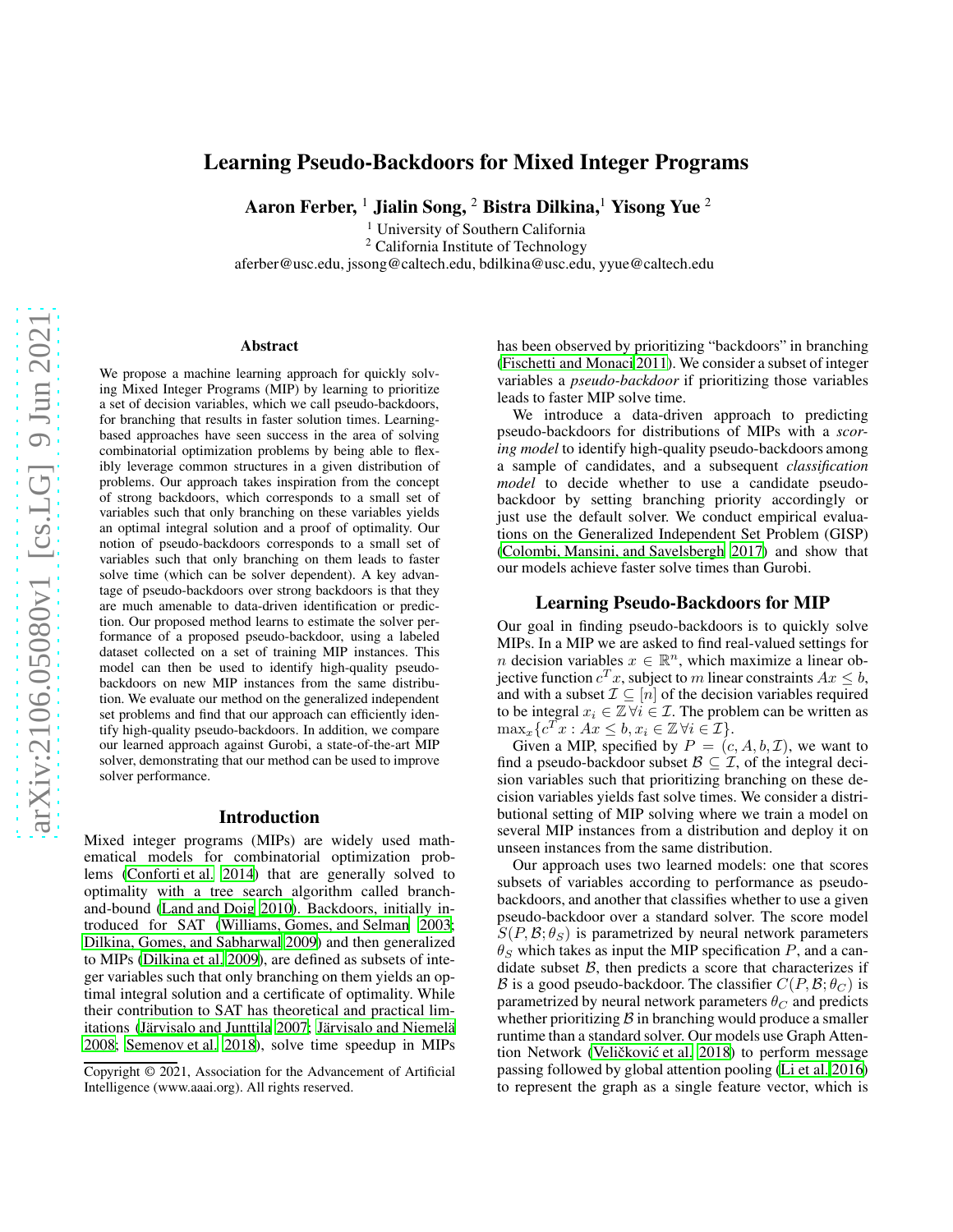<span id="page-1-0"></span>

| dataset   | solver         | mean | stdev | 25 pct | median | 75 pct | win / tie / loss vs grb |
|-----------|----------------|------|-------|--------|--------|--------|-------------------------|
| gisp easy | grb            | 611  | 182   | 488    | 580    | 681    | 0/100/0                 |
| gisp easy | scorer         | 960  | 755   | 515    | 649    | 915    | 41/0/59                 |
| gisp easy | $scorer + cls$ | 601  | 247   | 481    | 568    | 663    | 24/70/6                 |
| gisp hard | grb            | 2533 | 939   | 1840   | 2521   | 2976   | 0/100/0                 |
| gisp hard | scorer         | 2373 | 855   | 1721   | 2262   | 2926   | 47/0/53                 |
| gisp hard | $score + cls$  | 2326 | 855   | 1654   | 2215   | 2866   | 47/27/26                |

Table 1: Runtime comparison in seconds of standard gurobi (grb), the score model (scorer), and the score model with subsequent classification (scorer+cls) on the test set for 2 hardness settings of gisp.

then fed into a fully connected network to produce scalar predictions. The MIP is represented as a bipartite graph as in [\(Gasse et al. 2019\)](#page-2-12) for permutation invariance and parameter sharing. Each MIP has two sets of nodes, one with with nodes representing variables and another representing constraints. Variable nodes have features of the variable's objective coefficient, and root LP status. Constraint nodes have features of the right hand side constant  $b_i$ , root LP dual variables, and sense ( $\leq, \geq$  or =). There is an edge between a variable i and a constraint j with attribute  $A_{ij}$  if variable i appears in constraint  $j$ . The candidate pseudo-backdoor set  $\beta$  is represented as an additional binary feature for each variable node with value 1 if the variable is in  $\beta$  and 0 otherwise. Encoding the input  $(P, \mathcal{B})$  as a graph allows us to leverage state-of-the-art techniques in making predictions on graphs.

We train the score model  $S$  by learning to score subsets of integer variables based on their quality (i.e. runtime) as pseudo-backdoors. The training data contains multiple pseudo-backdoor candidates for each train MIP instance. For a MIP P and two candidate subsets of integer variables  $\mathcal{B}_1, \mathcal{B}_2$  of P, we compute the marginal ranking loss [\(Tsochantaridis et al. 2005\)](#page-2-13)  $loss(s_1, s_2, y)$  =  $\max(0, -y(s_1-s_2)+m)$  for a given margin value m, where  $s_1 = S(P, \mathcal{B}_1; \theta_S), s_2 = S(P, \mathcal{B}; \theta_S)$  are the scalar score estimates and y is the ranking label  $(-1 \text{ if } B_1 \text{ leads to a})$ smaller runtime than  $B_2$ , 1 othewise). Using the ranking loss trains the model to focus on distinguishing between relative performance per-instance rather than accurately modeling the absolute performance. At test time, we sample pseudobackdoor candidate sets, score them using our model, and use the one with the best score to set branching priorities.

We learn a subsequent classifier module to determine whether to use the candidate subset or the default MIP solver. The classifier has the same architecture as the scoring model, taking as input the bipartite graph representation of the MIP  $P$  and a candidate subset  $B$ , and outputting a scalar logit for binary classification. The training data contains the most promising pseudo-backdoor for each MIP instance, with a binary label indicating whether the pseudobackdoor solved the MIP faster than the standard solver.

#### Experiment Results

We evaluate our method's two components on MIP instances sampled from two hardness settings of the Generalized Independent Set Problem (GISP) [\(Hochbaum and Pathria 1997\)](#page-2-14).

Each hardness setting has 3 sets of 100 MIPs each,  $\mathcal{D}_s$  for fitting the score model,  $\mathcal{D}_c$  for the classification model, and  $\mathcal{D}_t$  for testing results. For each of the 300 MIPs, we sample 50 candidate pseudo-backdoors containing 1% of the integer variables in a given MIP, with variable selection probability proportional to the variables' root LP fractionality as in [\(Dilkina et al. 2009](#page-2-4)).

Table [1](#page-1-0) shows that the score model alone performs well on many instances. On the hard instances, scorer performs well, having 6% faster runtimes than gurobi on average, and winning in 47 instances. However, scorer has 57% slower runtimes on the easy instances, but still outperformed gurobi on 41 instances, demonstrating that while it has poorer performance on average, it has potential for yielding fast solve times on many instances. Additionally, we can see that the score model alone has much higher variability than Gurobi on the easy instances. This undesired property further motivates the inclusion of the classifier model to improve the overall performance. The scorer + cls model outperforms Gurobi across both MIP distributions in terms of the time distribution for MIP solving. It performs well across distributions of instances, having the lowest solve times on average and at different quantiles. The score + cls pipeline outperforms gurobi by 2%, 8% on average for easy, and hard instances respectively. In terms of win / tie / loss, the scorer's losses against gurobi are reduced by the classifier while its wins are retained. Furthermore, the variability on the gisp easy instances is reduced to be on par with Gurobi.

#### Conclusion

In this extended abstract, we have presented a flexible method for learning and using pseudo-backdoors to improve MIP solving. Inspired by previous work on backdoors in MIPs, our method is comprised of two parts: an initial ranking model which scores candidate pseudo-backdoors according to how fast they will solve a given MIP, and a subsequent classification module to determine whether the selected pseudo-backdoor will indeed result in faster runtime compared with a base solver. Across varying difficulty levels of GISP distributions, our method finds high-quality pseudobackdoors on unseen MIP instances. Furthermore, we find that the combination of the score model and the classification model yields consistently faster solution times compared to a state-of-the-art solver.